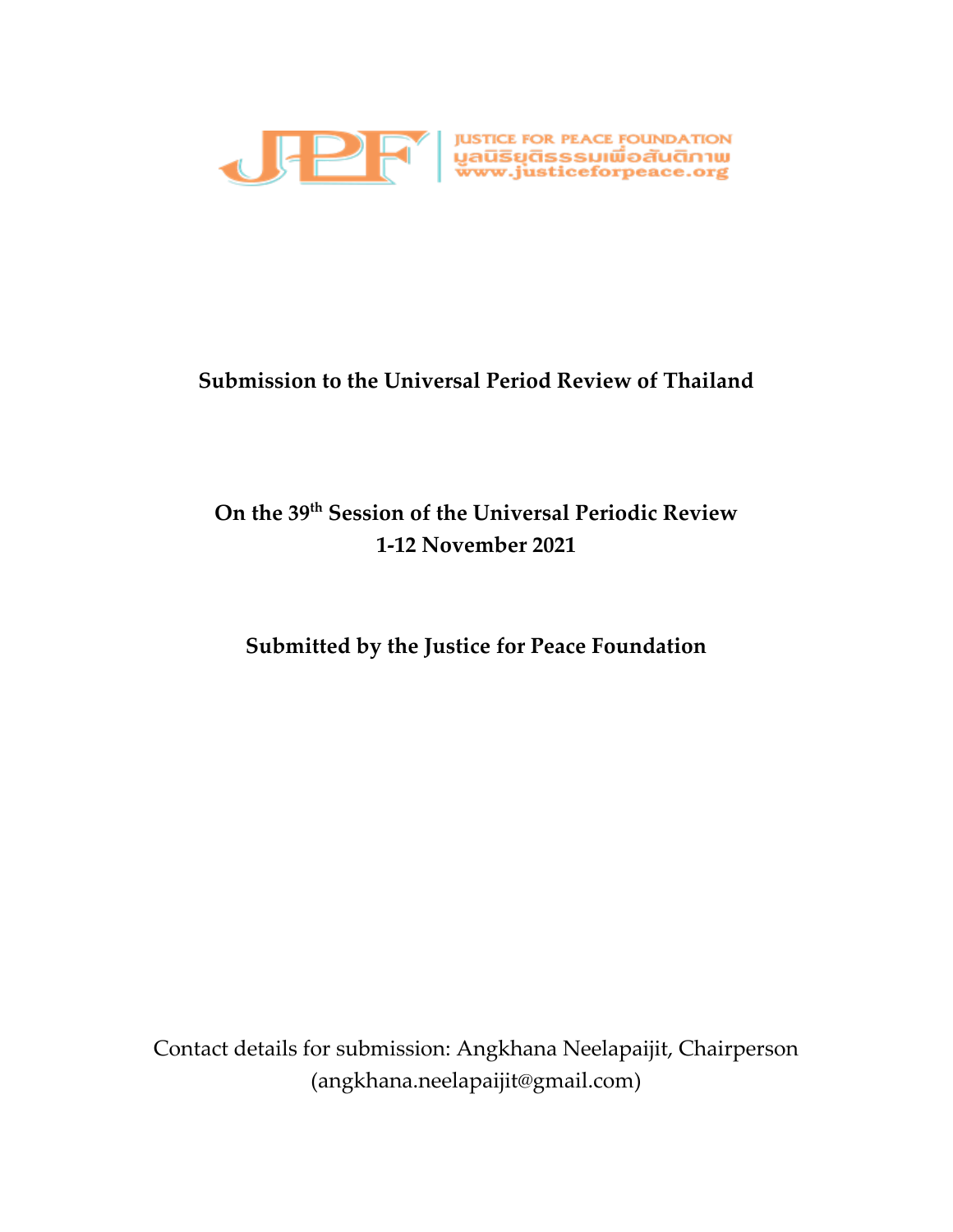## **Thailand UPR Submission**

### *Justice for Peace Foundation<sup>1</sup>*

### *Introduction*

This submission analyses fundamental human rights in Thailand addressing the period from May 2016 until this submission's date of 25 $^{\rm th}$ March 2021. It focuses on enforce disappearances; human rights defenders; gender equality and human rights situation during COVID19.

### *Enforced Disappearance:*

- 1. Regarding to enforced disappearance, in its second UPR, Thailand welcomed States' recommendations on investigating all cases of enforced disappearance, enacting the draft law on Prevention and Suppression of Torture and Enforced Disappearances Act B.E. … and Ratify International Convention of the Protection of All Persons from Enforced Disappearance (ICPPED).
- 2. Up to now the Draft National Law on Prevention and Suppression of Torture and Enforced Disappearance is pending since <sup>a</sup> decade and Thailand has not ratify the International Convention for the Protection of All Persons from Enforced Disappearance (ICPPED), JPF sincerely appreciate the Prime Minister Order No. 131/2560, dated 23 May 2017 establish The National Committee for Managing Cases Relating to Torture and Enforced Disappearance to address alleged cases of torture and enforced disappearance and to preven<sup>t</sup> the future occurrences of such cases.
- 3. However JPF concern about the measures taken by The National Committee for Managing Cases Relating to Enforced Disappearance, including the transparency, independently and inclusiveness of investigations carried out and the outcome of cases of enforced disappearance especially the cases of victims who are vulnerable and marginalized.
- 4. JPF received several complaints from victim families that instead of investigating the fate and whereabouts of victims The National Committee tried to convince the families to withdraw the cases from the UN Working Group on Enforced or Involuntary Disappearance (WGEID).To date out of <sup>87</sup> cases in the WGEID'<sup>s</sup> original list, the National Committee has been able to clarify <sup>12</sup> cases. There is no detail of how these cases have been clarified. 75 names are still on the WGEID

<sup>&</sup>lt;sup>1</sup> "Justice for Peace Foundation (JPF)" was founded in June 2006 as Working Group on Justice for Peace (WGJP) before registered to foundation in 2009 under the Ministry of Interior. JPF is <sup>a</sup> network of human rights and peace activists to strengthen non-violent efforts to protect human rights, to promote access to justice, and to end impunity."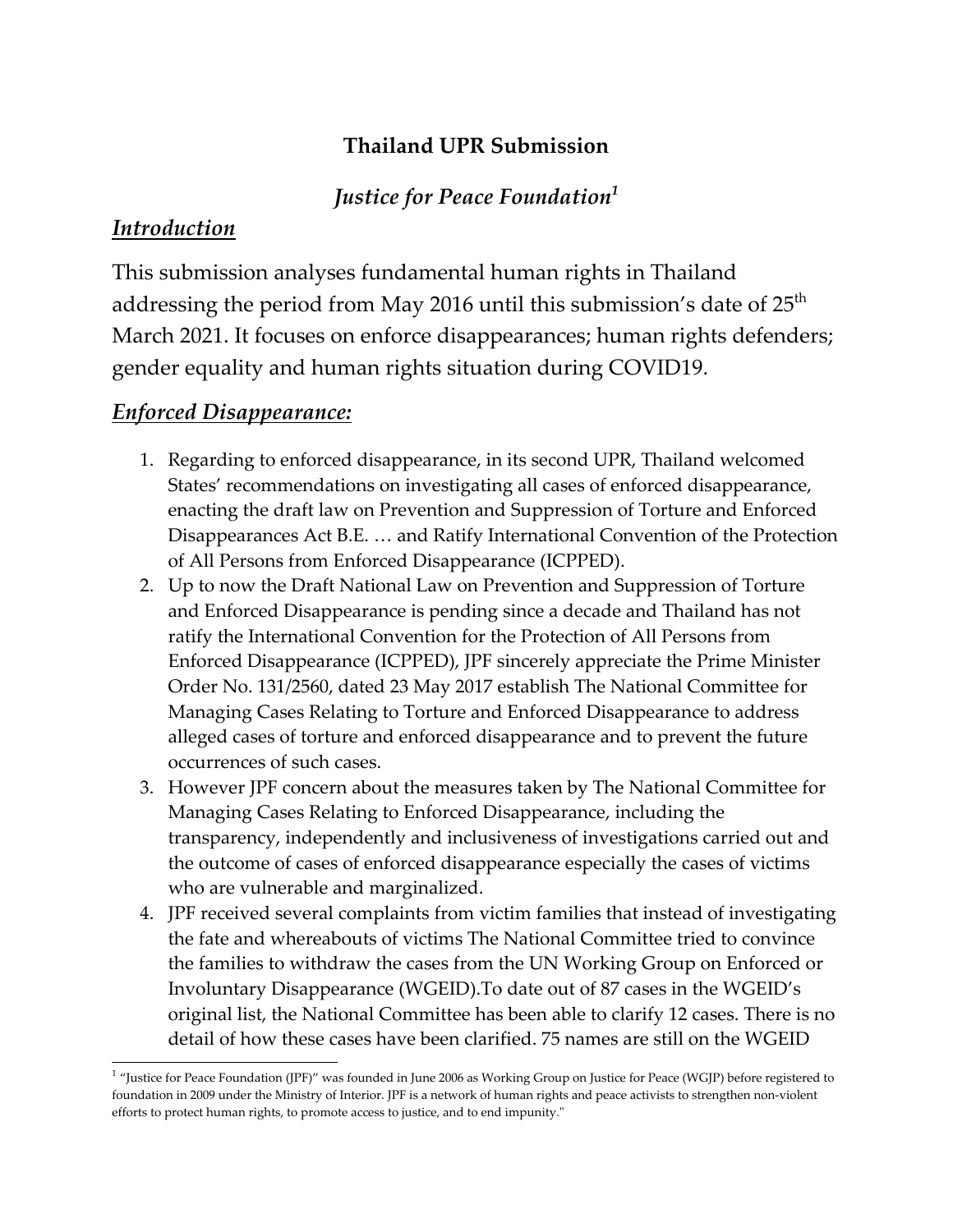list 2 . At presen<sup>t</sup> despite the information of the WGEID, Thai Government has no record or documentation about enforced disappearance in the country.

- 5. JPF is deeply concerned that the truth about the circumstances of cases of enforced disappearances could be further denied by the government. The withdrawing of cases from the outstanding list of enforced disappearance cases of the UN WGEID could be used by the governmen<sup>t</sup> to deny continuation of the problem of enforced disappearances in Thailand especially accountability and remedy.
- 6. The prominent cases of enforced disappearance in Thailand such as the disappeared of human rights lawyer *Somchai Neelapaijit* who disappeared in 2004 the investigation has been stopped since 2016, while the case of *Pholageeaka Billy Rakjongchareon* (2017) – the human rights defender from Karen ethnic minority, it disagrees with Prosecutor'<sup>s</sup> opinion that there is insufficient evidence to prosecute the four named suspects and have submitted its dissenting opinion to Attorney General Office. The case is now with the Attorney General to decide.
- 7. Since the Military Coup in 2014 nine Thai dissidents including *Mr. Wanchalearm Satsaksit* have disappeared from neighboring ASEAN countries without investigation $^3$ , in 2018 two dead bodies were found while seven still unknown about their fate and whereabouts.

### *Recommendations;*

*(a) Ensure that all cases of enforced disappeared must be investigate the perpetrators are prosecuted and, if convicted, punished with appropriate sanctions;*

*(b) Provide the truth about the circumstances of those crimes and, in cases of enforced disappearances, clarify the fate or whereabouts of the victims and ensure that their relatives are informed about the progress and the results of investigations;*

*(c) Ensure that the victims are provided with full reparation, including satisfaction and guarantees of non-repetition;*

*(d) The Thai Government should ratify the International Convention for the Protection of All Persons from Enforced Disappearance (ICPPED) without delay.*

<sup>&</sup>lt;sup>2</sup> <https://undocs.org/A/HRC/45/13> (page 13)

<sup>&</sup>lt;sup>3</sup><https://www.bbc.com/news/world-asia-53212932>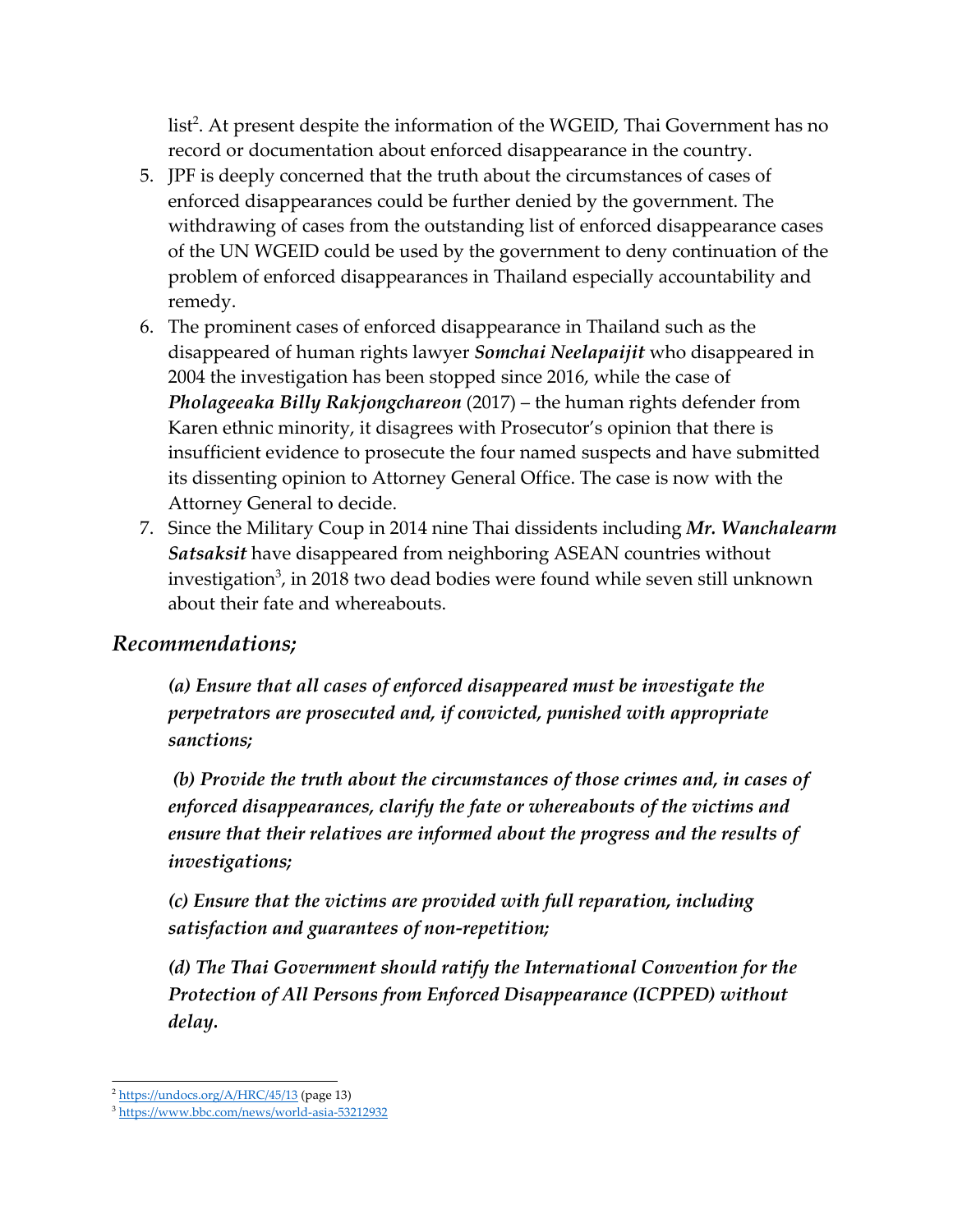*(e) Judicial remedies, the right to truth and the right to reparations for enforced disappearances remain largely denied by the state in Thailand. The failure to define "enforced disappearance" as <sup>a</sup> crime in Thailand stands in the way of prosecutions. Compounding this is weak investigatory and prosecution bodies that lack independence.*

*(f) Invite UN Working Group on Enforced Disappearance for official visit.*

## *The Kingdom of Fear: Situation of Human Rights Defenders*

- 8. Since the first and second of UPR Thailand review, the governmen<sup>t</sup> of Thailand adopted recommendations of States to protect human rights defenders but in practice there have no mechanism to protect HRDs from harassment and intimidations.
- 9. JPF appreciate Thailand adopted the UN Guiding Principle on Business and Human Rights and Thailand is the first country in ASEAN that have National Action Plan on Business and Human Rights (2019-2022) and human rights defenders is one of fourth priorities of NAP. However JPF regre<sup>t</sup> that the NAP are not implemented and human rights defenders still faces so many kind of harassment and intimidations. The most concern is judicial harassment, <sup>a</sup> lot of human rights defenders especially women faced criminal defamation when they protect their community environment, resources or when they exercise their freedom of expression.
- 10. From 1995 to 2017, 59 Thai Human Rights Defenders (HRDs) were killed and disappeared $^4$ . Regarding to Protection International, since 2014 to 2019 at least 440 women human rights defenders are facing judicial harassment with criminal defamation<sup>5</sup>. JPF would like to draw more attention to the increasing number of criminal cases brought against human rights defenders in Thailand for reporting allegations of torture and ill-treatment.
- 11. Women Human Rights Defenders who work in Southern Border Provinces (SBPs) often targeted by online bulling when they came out to give an opinion on how the performance of duties by security forces has led to the violation of human rights. Such online smear campaign would be waged against them allowing people to pos<sup>t</sup> their offensive remarks to incite hatred against them. Their gender has been weaponized to dehumanize them, the violence of which has taken significant toll on their mentally. Some WHRDs has so far reported their cases to the Technology Crime Suppression Division (TCSD) and police stations, but no progress has been made to their investigation.

<sup>4</sup> <https://www.bbc.com/thai/thailand-38807815>

<sup>5</sup> <https://prachatai.com/journal/2020/02/86233>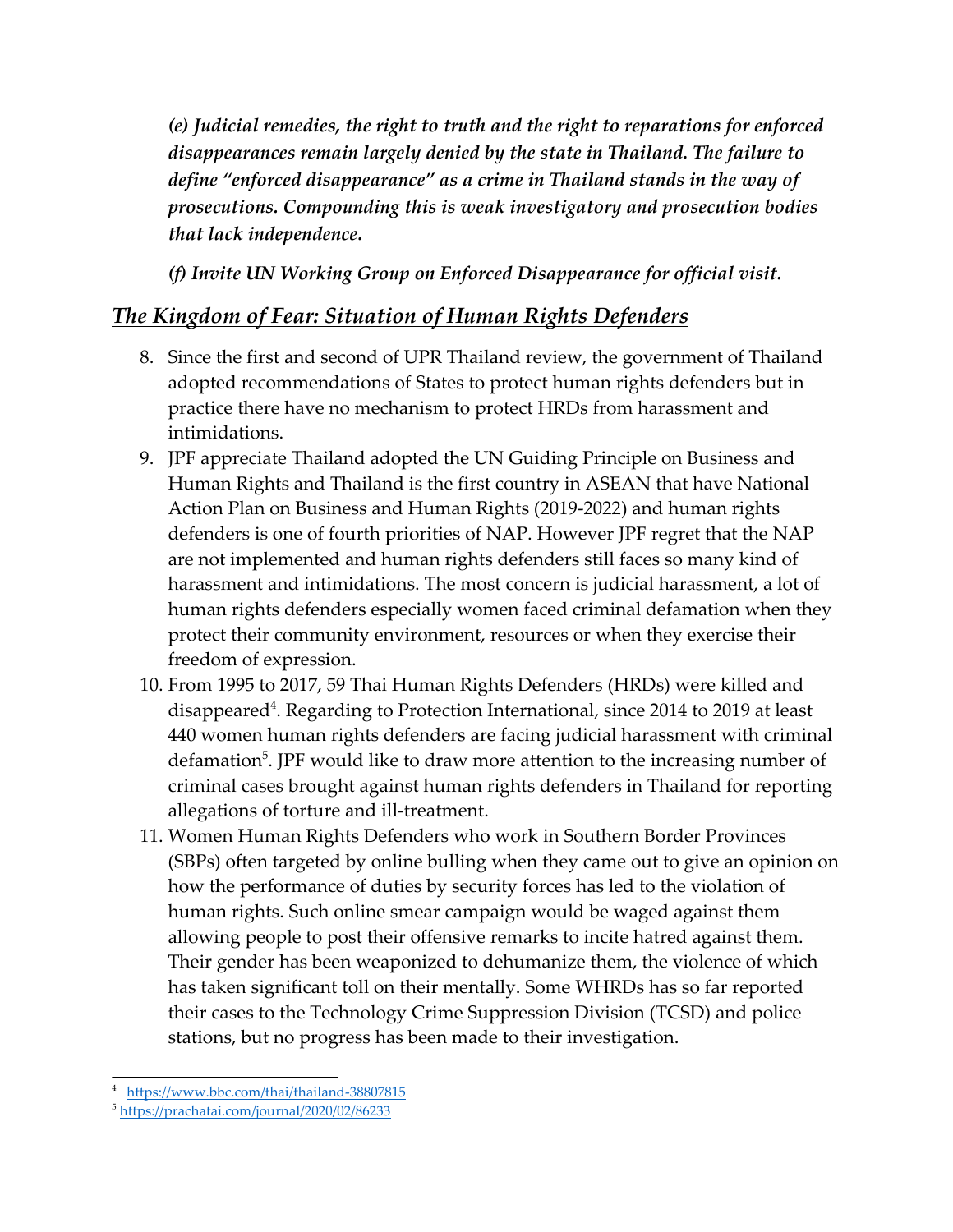- 12. On <sup>25</sup> March 2020, it was found agencies under ISOC Region <sup>4</sup> had been supporting online information operation (IO) in the SBPs financially to launch <sup>a</sup> smear campaign against HRDs. In October 2020, Twitter disclosed that it had uncovered <sup>a</sup> network of 926 accounts allegedly involved in information operations linked to the Thai Army. It said the accounts were engaging in amplifying pro-Royal Thai Army and pro-governmen<sup>t</sup> content and also targeting prominent political opposition figures. 6
- 13. On 3 March 2021, Facebook said it had removed <sup>a</sup> Thailand-based network that included <sup>77</sup> accounts, <sup>72</sup> pages and 18 groups on Facebook and 18 accounts on Instagram, citing "coordinated inauthentic behaviour". Facebook said in <sup>a</sup> repor<sup>t</sup> the operation was linked to the Thai military'<sup>s</sup> Internal Security Operations Command (ISOC) and targeted audiences in Thailand'<sup>s</sup> southern provinces, where conflict has flared on and off for decades as insurgent groups continue <sup>a</sup> guerrilla war to demand independence. $^7$
- 14. Women Human Rights Defenders who work on women'<sup>s</sup> rights or LGBT' rights have faced threats, intimidation and dehumanization committed against them by some communities and religious leaders.

### *Recommendations;*

- *(a) The governmen<sup>t</sup> must foster <sup>a</sup> culture of human rights in which the fundamental role played by human rights defenders in guaranteeing democracy and rule of law is recognized publicly and unequivocally*;
- *(b) The governmen<sup>t</sup> shall commit to the ending of culture of impunity undertaking with implementation of serious investigation, prosecution and punishment for all actors involved;*
- *(c) The Government should account and provide psychological remedy to women human rights defenders who are attacked with sexual harassment by cyberbullying of the social media networks supported by the government;*
- *(d) The governmen<sup>t</sup> should adopt the UN Guidelines on HRDs to protect HRDs.*

### *Gender Equality*

15. On 9 $^{\rm th}$  January 2015, the National Legislative Assembly (NLA) enacted the Bill on Gender Equality. Still, the law poses many challenges and fails to provide genuine safeguards to ensure gender equality. The Gender Equality Act 2015 still gives rooms for gender discriminatory practices in Section 17, paragraph two, by allowing exemptions for reasons of religious principles or national security in order to overcome obstacles or encourage all persons to exercise their rights and

<sup>6</sup> <https://www.channelnewsasia.com/news/asia/facebook-thailand-probes-removal-army-accounts-14331810>

<sup>&</sup>lt;sup>7</sup> <https://www.reuters.com/article/us-facebook-thailand-idUSKBN2AW1K9>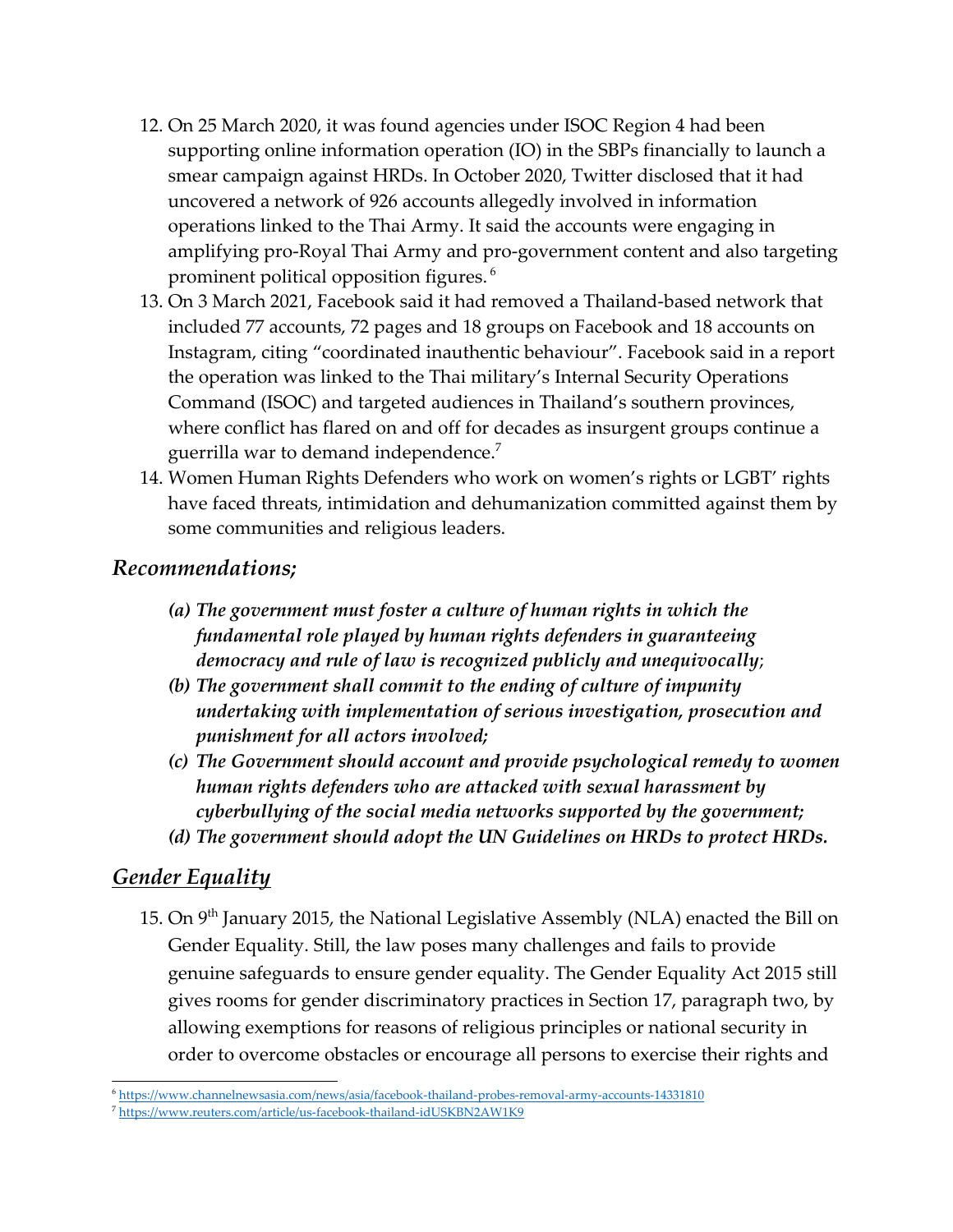liberties equally, or to protect their welfare and safety.

#### *Legal pluralism & Situation of Malay Muslim Women in SBPs*

16. Since 1946, *The Islamic Family and Inheritance Law* was apply in Southern Provinces, in the determination of civil cases concerning family and inheritance matters, and where both parties are Muslim. As <sup>a</sup> result, The Islamic Family rather than the provisions of the Thai Civil & Commercial Code, apply in relation to matters such as marriage, divorce, determinations of personal status and inheritance. 8 This make significant levels of confusion as to the limits of Islamic law jurisdiction in the provinces. The distinctions between what is required as <sup>a</sup> matter of law and what is simply <sup>a</sup> prevailing religious or social approach to <sup>a</sup> particular issue appear to be blurred in some instances. $^9$ 

#### *Informal Justice Systems & Community Self Regulations*

- 17. In 2012 the Committee on the Elimination of Racial Discrimination is concerned by that Malayu Muslim women in SBPs are facing double discrimination in many fields of political and social life. The Committee urges the Government of Thailand to take the necessary measures, including legislative ones, to ensure, in accordance with the Convention, the equal treatment and non-discrimination of Malayu Muslim women $^{\rm 10}$ .
- 18. JPF concern about the establishment of *'informal justice systems'* in <sup>a</sup> large number of villages in 3 SBPs, in the context of which village authorities pu<sup>t</sup> in place *'Hukum Pakat'*, or local regulations based on religious and cultural principles, and enforce them through specific sanctions. These regulations and enforcement systems appeared to be <sup>a</sup> source of considerable fear for women and girls.
- 19. In January 2021, the police chief of Yaha district, Yala province and the national Islamic authority of Yaha established *'Hukum Pakat'* committee that the police endorsed <sup>a</sup> crackdown and forced marriage arrangemen<sup>t</sup> on unmarried couples displaying affection in public. The crackdown is being enforced in Yala'<sup>s</sup> Yaha district under strict community rule, which also threatens to punish any unchaperoned teens who interact with each other in public, raising concerns of potential civil rights violations and sectarianism. In some cases that involve sexual acts, the couples would be made to marry by the clerics.  $^{\rm 11}$
- 20. In the Southern Border Provinces (SBPs), Malayu Muslim women'<sup>s</sup> political participation and decision making are restricted by factors concerning religion,

<sup>8</sup> The Act of Implementation of Islamic laws in Pattani, Narathiwat, Yala and Satun Provinces B.E. 2489 (1946).

<sup>9</sup> *Women Access to Justice*, International Commission of Jurists and JPF, 2012.

<sup>10</sup> [https://tbinternet.ohchr.org/\\_layouts/15/TreatyBodyExternal/countries.aspx?CountryCode=THA&Lang=EN](https://tbinternet.ohchr.org/_layouts/15/TreatyBodyExternal/countries.aspx?CountryCode=THA&Lang=EN)

<sup>&</sup>lt;sup>11</sup>[https://www.khaosodenglish.com/news/crimecourtscalamity/2021/01/06/police-national-islam-authority-back-strict-sharia-law-in](https://www.khaosodenglish.com/news/crimecourtscalamity/2021/01/06/police-national-islam-authority-back-strict-sharia-law-in-yala/)ya[la/](https://www.khaosodenglish.com/news/crimecourtscalamity/2021/01/06/police-national-islam-authority-back-strict-sharia-law-in-yala/)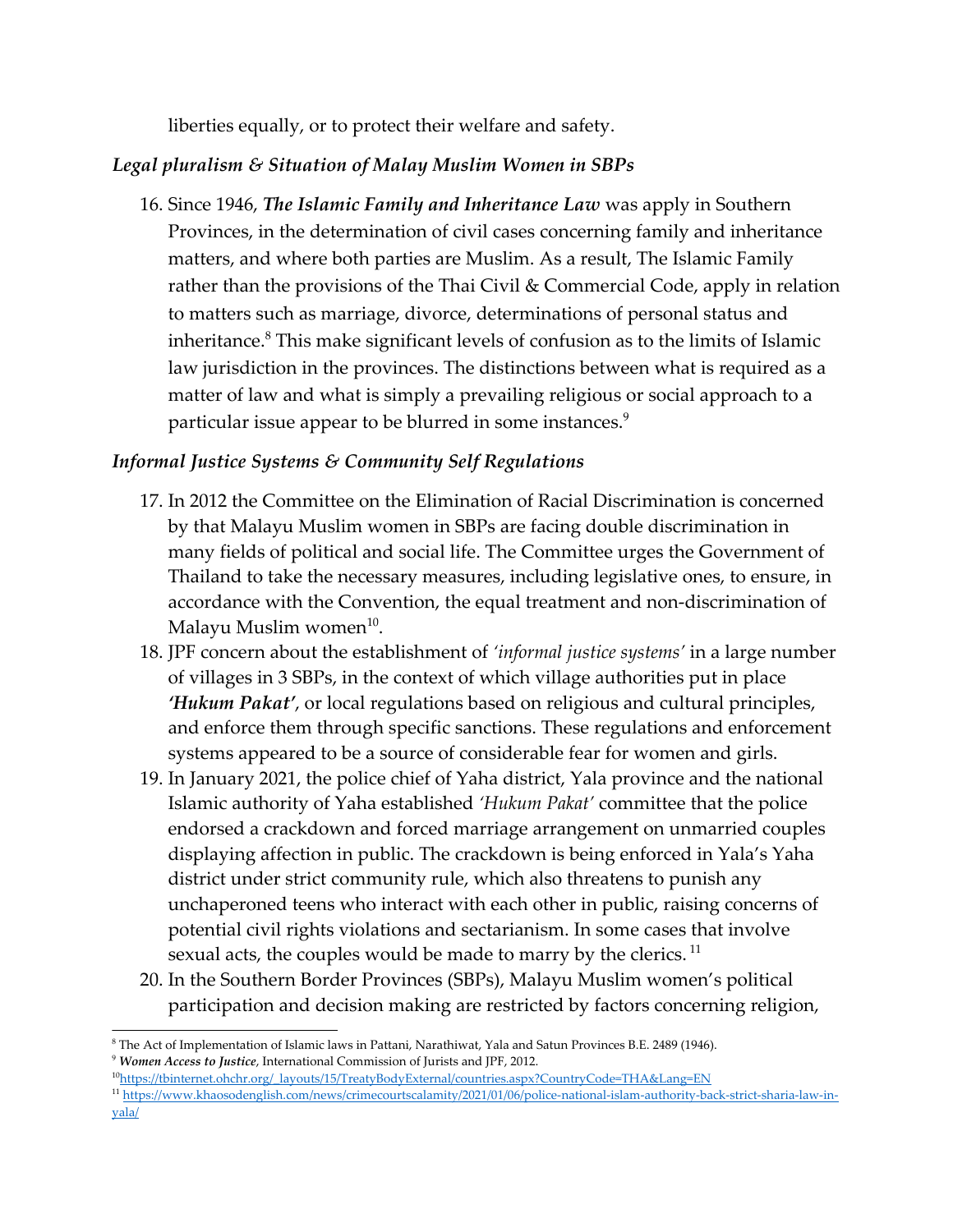culture and tradition as well as local values which underpin the belief that women are supposed to act as wives and mothers. Also, there has been <sup>a</sup> rise in the number of women having access to education more than men. Still, women'<sup>s</sup> roles have still been impeded and no effort has been made to promote their leaderships in society and to facilitate the making of their own decisions regarding issues at local and national levels.

#### *Recommendations;*

- *(a) The State should amend the Gender Equality Act 2015 by abolishing the clause on exemptions for discrimination on grounds of religious principles or national security, according to Section 17;*
- *(b) Specification that the Islamic Family and Inheritance Act <sup>1946</sup> is subject to the Thai Constitution and Thailand'<sup>s</sup> international legal obligations and must be applied and interpreted in <sup>a</sup> manner that complies with Constitutional rights protections, including those relating to gender equality and nondiscrimination;*
- *(c) The governmen<sup>t</sup> should stop child marriage by establish the minimum age of marriage at <sup>18</sup> for all citizens regardless of religion, ethnicity, and geographic location;*
- *(d) The governmen<sup>t</sup> must adopt the UNSC Resolution no. 1325 to promote the roles and decision-making of women in the peacemaking process. The peace process in southern conflict must include women on the peace table;*
- *(e) More representation of women in the Committees or Task Forces set up by the state to develop and make decisions concerning policy issues should be encouraged. More women officials including police, community leaders and commanding officials must be deployed to give instructions and to make decisions in various areas.*

### *Inequality and Discrimination under Coronavirus Pandemic (COVID-19)*

- 21. The Emergency Decree on Public Administration in Emergency Situation to combat the COVID-19 outbreak, and measures imposed under the Decree that may constitute <sup>a</sup> blanket restriction on fundamental freedoms, including the rights to free expression, opinion, information, privacy and freedom of assembly and association, with no opportunity for the courts to review these extraordinary measures.
- 22. After the widespread of Coronavirus Pandemic (COVID-19) people were asking to stay at home but in reality the stay-at-home and social distancing policy is blind to the situation of the impoverished masses and their needs for assistance especially for the low-income workers who cannot afford if stop working.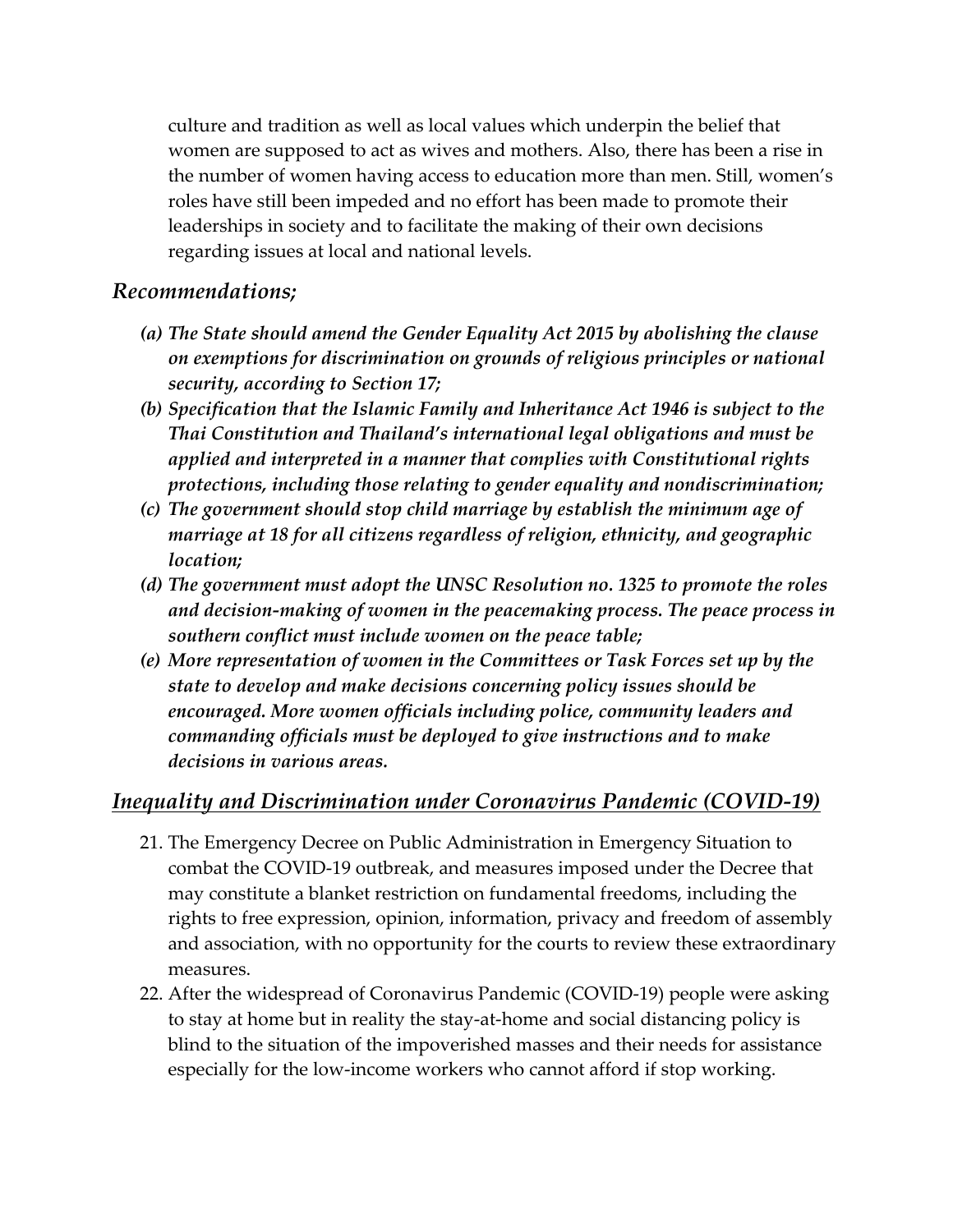- 23. *Education* –during Coronavirus Pandemic (COVID-19), schools are closed some children can access to education by learning from internet at home while the marginalized children who live in the remote area or children in the poor families that cannot access to internet cannot do that. This is the same situation of children of low income workers face and it'<sup>s</sup> not only difficult to access education, mostly these children can access good food at school but when schools are closed this means the vulnerable children will not have enriched food especially milk in many months during the COVID-19 outbreak.
- 24. *The low income workers*, such as farmers and construction or factory workers face <sup>a</sup> higher risk of income loss during the Covid-19 lockdown as it is less possible to conduct their jobs from home. Although the Thai governmen<sup>t</sup> announced <sup>a</sup> stimulus package for those working in the informal sector, the 5,000 baht (around \$154) per month that will be issued between April and June 2020 but it not cover all groups of people of low income workers in the country $^{\rm 12}$ .
- 25. *Migrant, Refugees & Asylum Seekers* JPF is concerned at the overcrowding and general conditions of places of detention such as prisons and Immigration Detention Centers, particularly with regard to sanitation and access to health care. JPF is appreciate that in April 2020 The Department of Corrections has suspended jail sentences for more than 8,000 prisoners currently held for minor offenses nationwide to ease overcrowding in prisons during the Covid-19 pandemic.<sup>13</sup> Regrettably there are no policy to protect the illegal migrants*,* refugees and asylum seekers especially those who were detained at Immigration Facilities all over the country. The crowded detention places make it impossible for social distancing and make these groups of people more vulnerable.
- 26. On 25<sup>th</sup> April 2020, Thailand reports the 42 cases including a pregnant Myanmar worker of COVID19 who are illegal migrant workers at the detention center at Songkla Province, on the Malaysian border $^{\rm 14}$ . Later on  $4^{\rm th}$  May it was reported that <sup>17</sup> Rohingya women and one boy age 10 were affected by COVID19. Even the Thai Government announced to end child detention in January 2019 but in reality some refugee children have to stay with their mothers at IDC. Recently on 23 March 2021, 393 illegal migrants — 370 men and 23 women — had contracted Covid-19 in one of the bureau's detention facility in Bangkok. The facility had 490 illegal migrants. 15

### *Recommendation;*

<sup>&</sup>lt;sup>12</sup> <https://www.bangkokpost.com/thailand/general/1885640/cash-handouts-for-informal-workers>

<sup>&</sup>lt;sup>13</sup> <https://www.bangkokpost.com/learning/advanced/1899730/8-000-prisoners-released-to-ease-virus-risk>

<sup>&</sup>lt;sup>14</sup> [https://thethaiger.com/coronavirus/cv19-asia/cv19-thailand/immigration-wants-to-move-26-rohingya](https://thethaiger.com/coronavirus/cv19-asia/cv19-thailand/immigration-wants-to-move-26-rohingya-women-detained-in-songkhla)[women-detained-in-songkhla](https://thethaiger.com/coronavirus/cv19-asia/cv19-thailand/immigration-wants-to-move-26-rohingya-women-detained-in-songkhla)

<sup>&</sup>lt;sup>15</sup> <https://www.bangkokpost.com/thailand/general/2088411/about-400-detained-migrants-test-positive>